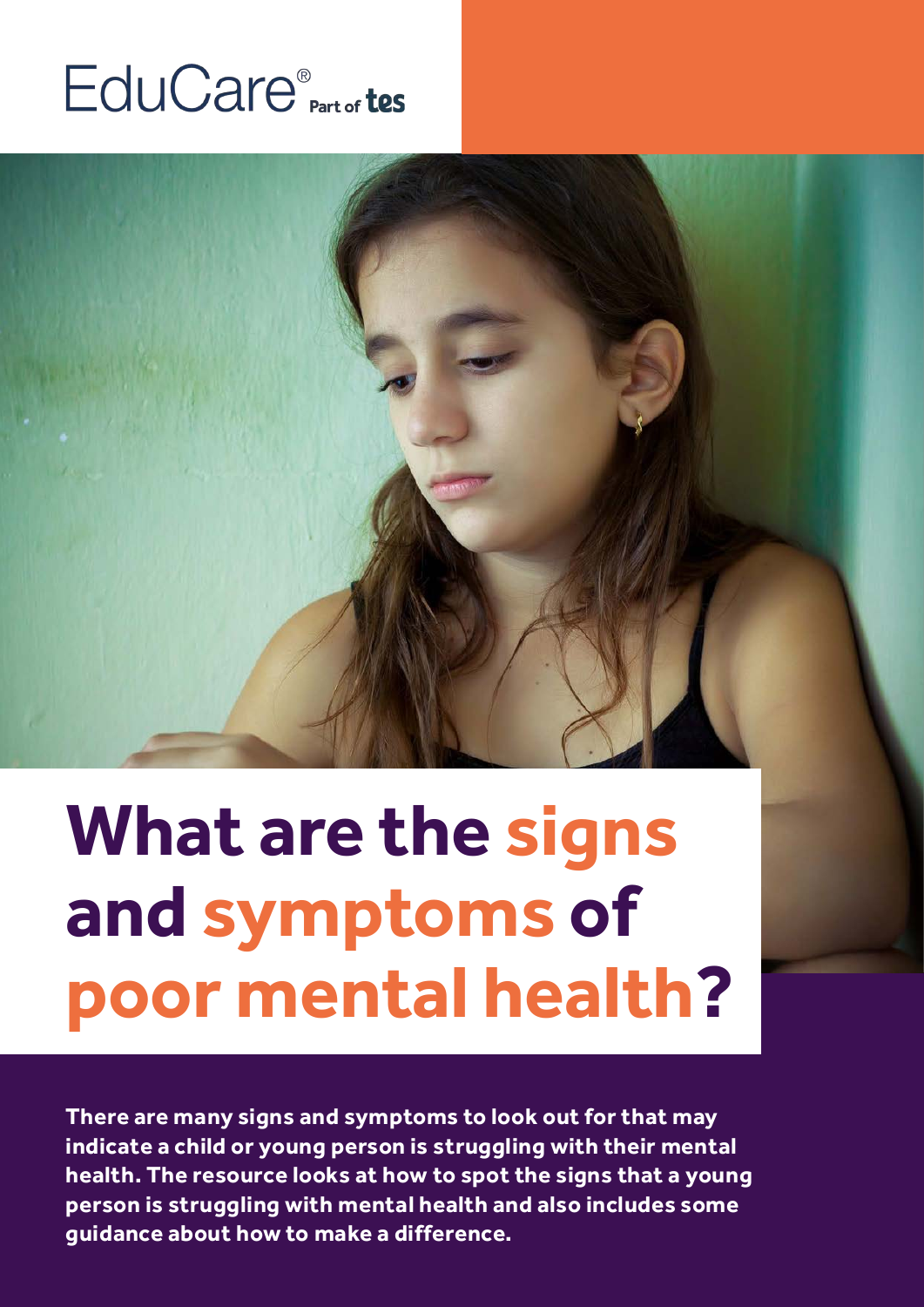#### **Treat everyone as an individual**

There are many signs and symptoms to look out for that may indicate a child or young person is struggling with their mental health. Every young person is different so it is important to think about each as an individual.

If we ask ourselves 'what are the signs that would worry me or make me want to find out more?', we will come up with a list that often comes down to a change in behaviour from what is 'normal' for that particular young person. For example, a child who is usually very well behaved and quiet then becomes loud and aggressive, or a child who is usually very sociable and contributes a lot, becomes withdrawn and isolated.



- $\bullet$  Not taking care of their appearance and/or hygiene.
- **C** Absence from school (or sickness – often in adolescence, young people will experience physical symptoms of anxiety or stress before they can necessarily articulate the issue; for example, being sick before coming school).
- **O** Socially isolated and/ or withdrawing.
- **C** Erratic behaviour or mood swings.
- **O** Risk taking behaviour.
- Anger and aggression.
- **O** Not being able to concentrate and seeming distracted.
- **O** Avoiding friends and avoiding activities they used to find fun.
- **Missing regular** appointments.
- Seeming jumpy or nervous for no obvious reasons.
- **C** Panic attacks.
- **C** Tired in school.
- **C** Change in appetite.
- **l** Lack of aspiration or not being able to predict positive things happening in the future.

#### **Behaviour is communication**

One of the most important things to remember is that all behaviour is communication. All young people's behaviour is a communication of an underlying issue that they need help with. Until they get help with the underlying issue, the behaviour will be very difficult to change. This is particularly important with issues such as conduct disorder and self-harm.

It is vital to create a safe and non-judgemental environment for young people to talk about, and understand, their feelings. One of the main things that young people worry about is being judged by their peers, their teachers and the wider community. So it is important to reassure young people that they are free to talk about anything they are concerned about, in an entirely judgement free environment.

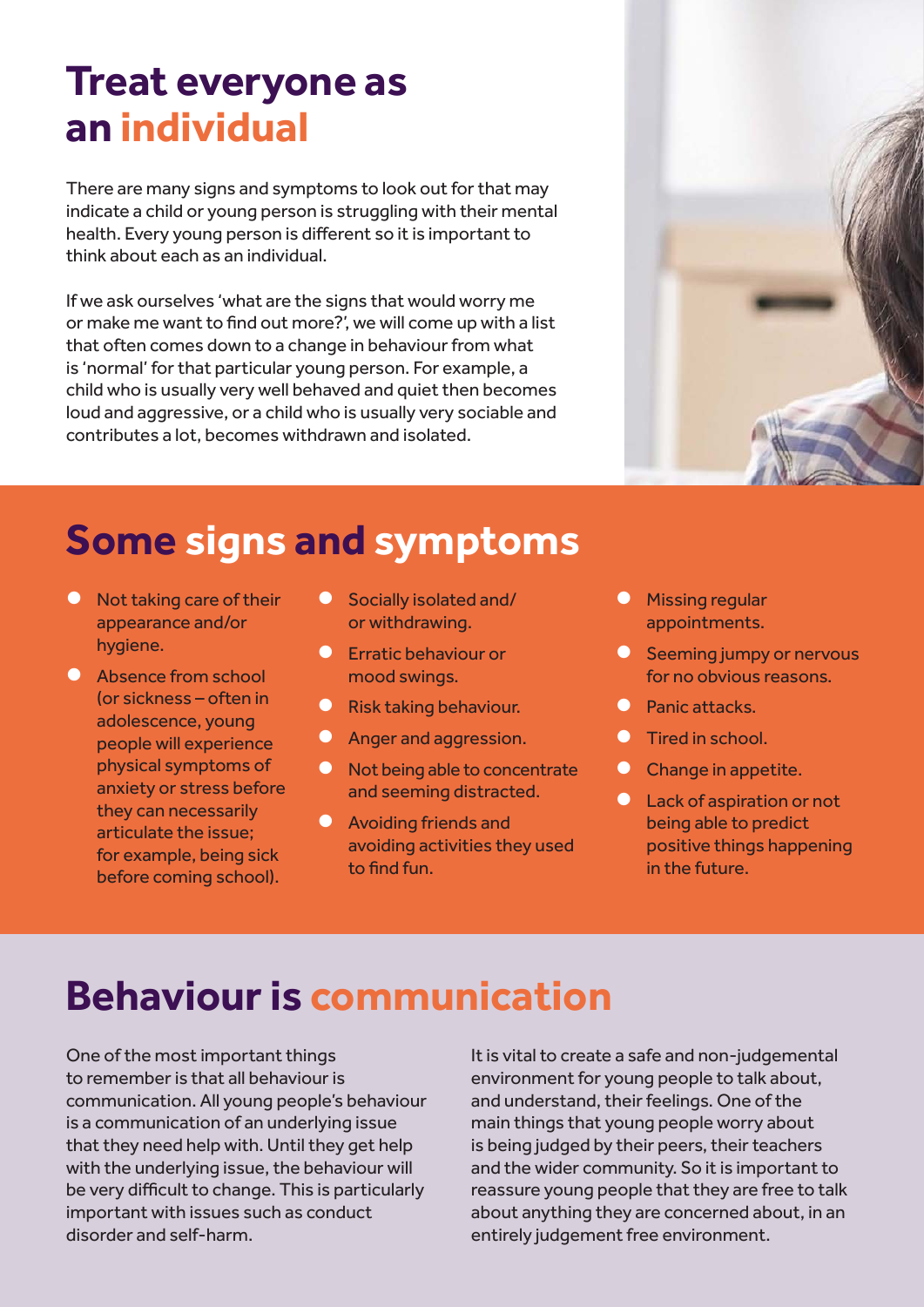

#### **How to make a difference**

**Here are some of the things that young people have said that they want people to know, and some of the things YoungMinds have found to be the most important in making a difference for children and young people.**

- **Build relationships. Spotting** the signs and symptoms of possible mental health issues relies on having a relationship with that child, so that you can notice when their behaviour is different from what is normal for them. The more relationships a child has, the better, because it is more likely that they will feel safe and comfortable enough to speak up when they are struggling.
- **C** Observe (with ears as well as eyes).
- **C** Be emotionally available.
- $\bullet$  Create a climate where children feel able to access resources.
- Reflect not react.
- $\bullet$  Understand behaviour is communication.
- Make information available.
- **C** Signpost.
- **Be prepared to take the** first step.
- $\bullet$  See the world from their perspective – it might look very different.
- **I** Value appropriate opportunities for a child to take decisions and responsibility.
- $\bullet$  Hang on in there it might be a long and rocky ride.or not being able to predict positive things happening in the future.